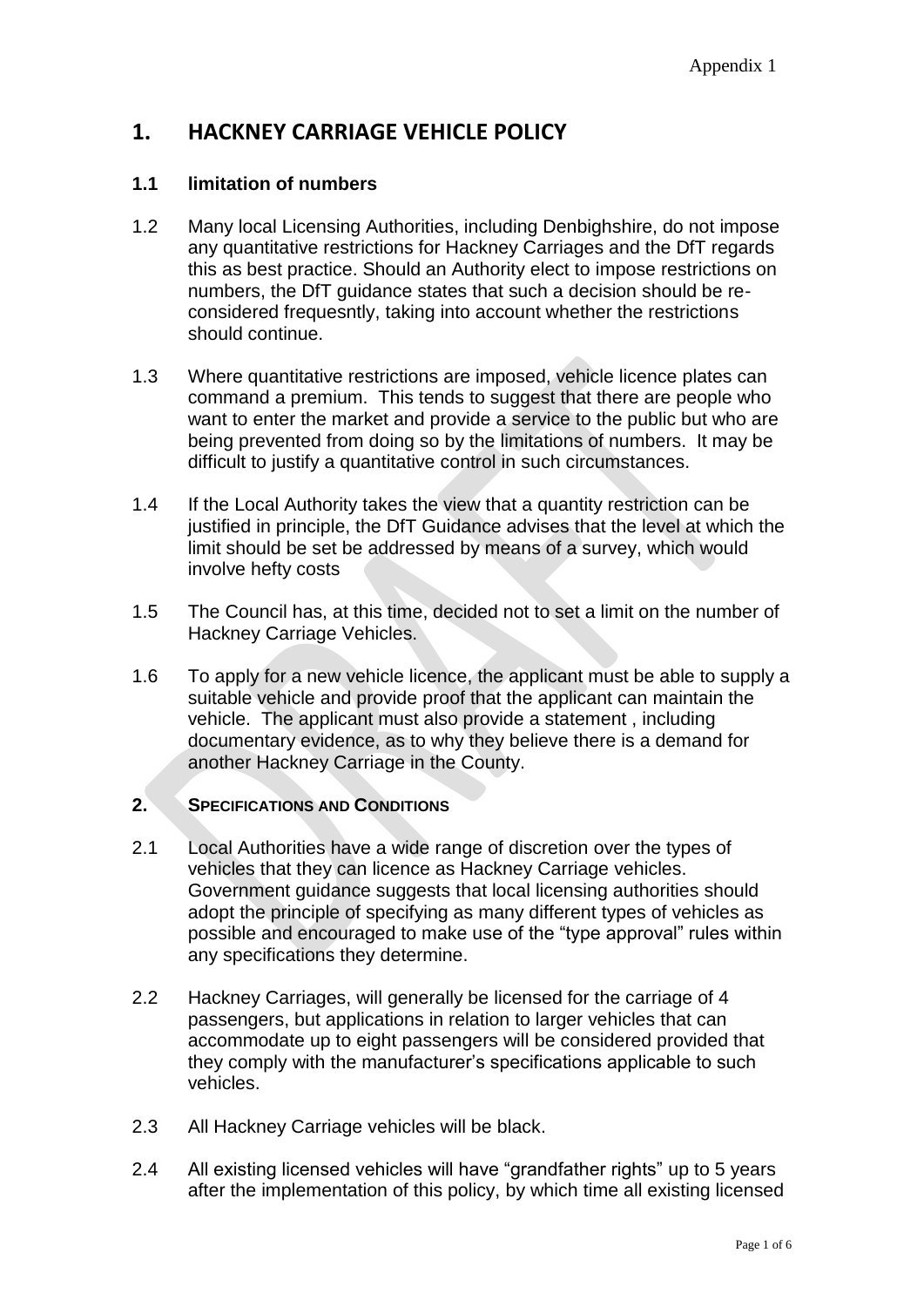vehicles must be able to comply with 2.3 above eg all vehicles that are not black must have been replaced with one that complies with 2.3 above. This will only be relevant to vehicles that have had a continuous licence. Vehicles that are not renewed before the expiry date of the existing licence will be treated as a new vehicle and 2.3 above will apply. This also applies to any vehicle that is transferred or replaced eg licensed vehicle that has been involved in a road traffic collision.

- 2.5 The Authority shall impose such conditions, as it considers reasonably necessary, on Hackney Carriage vehicle licences. Theses vehicles provide a service to the public, so it is appropriate to set a criteria for the standard of the external and internal condition of the vehicle, provided that these are not unreasonably onerous.
- 2.6 Appendix 1 sets out the specification and minimum standards in respect of Hackney Carriage vehicles.

#### **3. ACCESSIBILITY**

- 3.1 The Authority fully supports the view of the Equality and Human Rights Commission that, "*making successful journeys is critical to the social inclusion of disabled people. Without the ability to travel, disabled people are denied access to life opportunities. Their access to education, shopping, employment, healthcare, as well as social and family life is significantly improved when journeys become accessible*"
- 3.2 For this reason, the Authority considers it important that people with disabilities have access to all forms of public transportation. In addition to the general conditions, accessibility for disable people including, but not limited to, people who need to travel in a wheelchair, is an important consideration.
- 3.3 Different accessibility considerations should apply to Hackney Carriages as opposed to Private Hire vehicles, as Hackney Carriages can be hired immediately in the street or at a Hackney Carriage Rank by the customer dealing directly with the driver, whereas Private Hire vehicles can only be used by pre-booking, usually through an Operator. On the basis that those with disabilities must have equal access to transport services, it is considered to be particularly important for a disabled person to be able to hire a Hackney Carriage vehicle on the spot with the minimum of delay or inconvenience and having accessible Hackney Carriages available helps make that possible.
- 3.4 Licensed Taxi drivers have a duty under Section 37 of the Disability Discrimination Act 2005 to carry guide, hearing and other prescribed assistance dogs in their taxis without additional charge. Drivers who have a medical condition that is aggravated by exposure to dogs may apply to Denbighshire County Council for an exemption from the duty on medical grounds. Any other driver who fails to comply with this duty could be prosecuted through a Magistrates' court and would be liable to a fine and could be deemed not to be a fit and proper person to hold a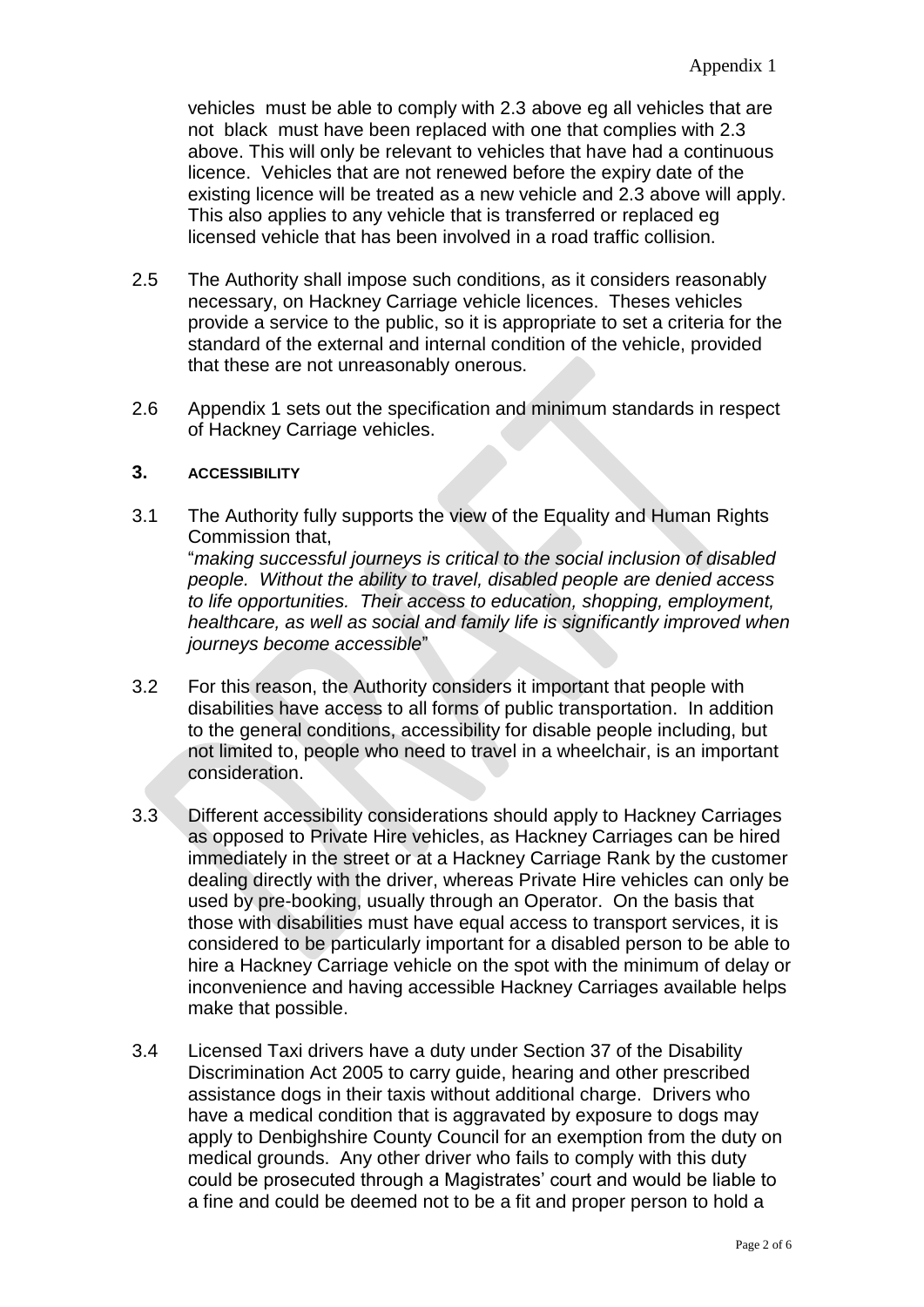Hackney Carriage or Private Hire Driver's licence. Further guidance on this matter can be found on the Department for Transport web-site https://www.gov.uk/transport-disabled/taxis-and-minicabs.

#### **4. MAXIMUM AGE OF VEHICLES**

- 4.1 The Authority shall consider how far its Policy can and should support any local environmental initiative and future initiatives, such as setting vehicle emissions standards or promoting cleaner fuels, as well as ensuring a modern standard of its licensed vehicles.
- 4.2 All vehicles licensed under a new application must be a maximum of 3 years old and, if compliant with the requirements for licence, shall therefore be granted a renewal of a vehicle licence until the age of 10 years, whereupon the vehicle must be replaced with one of a maximum age of 3 years. This also applies to any licensed vehicle that is transferred/replaced or been involved in a road traffic collision.
- 4.3 All existing licensed vehicles will have "grandfather rights" for 5 years after the implementation of this policy, by which time all existing licensed vehicles must be able to comply with 4.2 above eg all licensed vehicles aged 10 years or over must have been replaced with one of a maximum age of 3 years. This will only be relevant to vehicles that have had a continuous licence. Licensed vehicles that are not renewed before the expiry date of the existing licence will be treated as a new vehicle and 4.2 above will apply.

#### **5. VEHICLE TESTING**

- 5.1 Prior to the granting of a licence, each vehicle shall be examined and tested at a designated testing station, approved by the Authority.
- 5.2 Hackney Carriage vehicles are used for hire and reward purposes and as such are subject to much higher annual mileages and more arduous driving than normal private vehicles. Therefore, in the interests of passenger and other road user's safety, a more stringent maintenance and testing regime is required. This Policy Statement considers the MOT inspection Manual for Car and Light Commercial Vehicle Testing issued by DVSA as a basic inspection standard for Hackney Carriage vehicles. However, in addition to the DVSA standards, it is a requirement for all vehicles to conform to the Council's Hackney Carriage and Private Hire Vehicle Inspection Guidance. Therefore, when assessing the mechanical condition of a vehicle, it is more likely an item which would ordinarily pass an MOT test with an advisory note, could fail the Hackney Carriage and Private Hire vehicle test.
- 5.3 All Hackney Carriage vehicles must be maintained to no less than the standards set out in the DVSA publication 'MOT Inspection Manual – Car and Light Commerical', ISBN 0-9549239-0-1 as amended and the Council's Hackney Carriage and Private Hire Vehicle Inspection Guidance.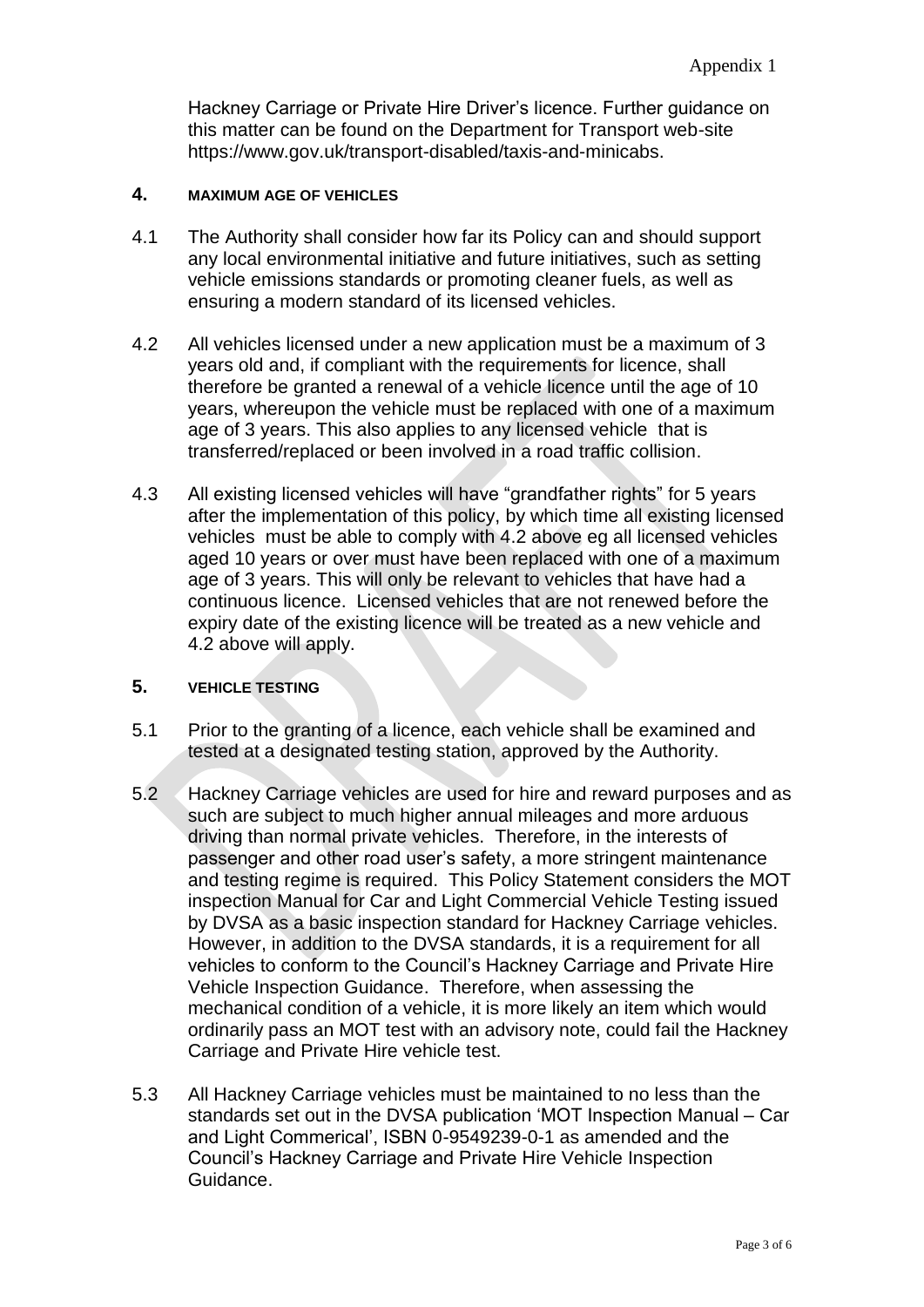5.4 The purpose of the Hackney Carriage vehicle test is to confirm vehicles meet the more stringent standards set out in this Policy Statement. Vehicles must be submitted fully prepared for the test. It is not intended that the test be used in lieu of a regular preventative maintenance programme. It is an offence under the Vehicle Construction and Use Regulations 1986 to use an unroadworthy vehicle on the public highway. Hackeny Carriage drivers/proprietors who fail to maintain their vehicles in a safe and roadworthy condition may have their licence(s) suspended, or revoked by the Council.

| <b>AGE OF VEHICLE</b><br>(from date of first<br>registration)   | <b>NUMBER OF</b><br><b>MOT/COMPLIANCE</b><br><b>TESTS</b>       | <b>TEST VENUE</b>                                                                                                                                                                                                        |
|-----------------------------------------------------------------|-----------------------------------------------------------------|--------------------------------------------------------------------------------------------------------------------------------------------------------------------------------------------------------------------------|
| ALL NEW TO FLEET<br><b>VEHICLES</b><br>(irrespective of age)    | 2 x MOT to include<br><b>Compliance Tests</b>                   | Initial MOT<br>and<br>Compliance to<br>take<br>place at County's<br><b>Fleet Services</b><br>All<br>further<br>Compliances (up to<br>the age of 5 years) to<br>take place at any<br>Designated Testing<br><b>Station</b> |
| <b>Licensed Vehicles</b><br>under 5 years old                   | $2^{1}$<br>x MOT and<br>Compliance<br>Tests (every 6<br>months) | At any Designated<br><b>Testing Station</b>                                                                                                                                                                              |
| Licensed Vehicles 5<br>years and over and up<br>to 10 years old | 2 x MOT and<br><b>Compliance Tests</b><br>(every 6 months)      | 1 at Fleet Services<br>and 1 at any<br><b>Designated Testing</b><br><b>Station</b>                                                                                                                                       |

- 5.6 Vehicles that are presented for their MOT and Compliance tests in a condition that would result in a failure, will be subject to a re-test fee, to be determined by the Designated Testing Station.
- 5.7 The inspection regime for vehicles has not been designed so as to create difficulties for the Hackney Carriage and Private Hire trades, but to promote vehicle and road safety. The Council therefore considers the inspection requirements to be justified by the risks it aims to address.
- 5.8 Any authorised Officer of the Council or any Police Constable has the power at all reasonable times to inspect and test for the purpose of ascertaining its fitness, any Hackney Carriage vehicle licensed by Denbighshire. If the Officer feels the licensed vehicle is unfit for use as a Hackney Carriage , or the licensed vehicle is in breach with taxi legislation or the Council's Licensing Policy and Conditions, the vehicle licence may be suspended, revoked or not renewed.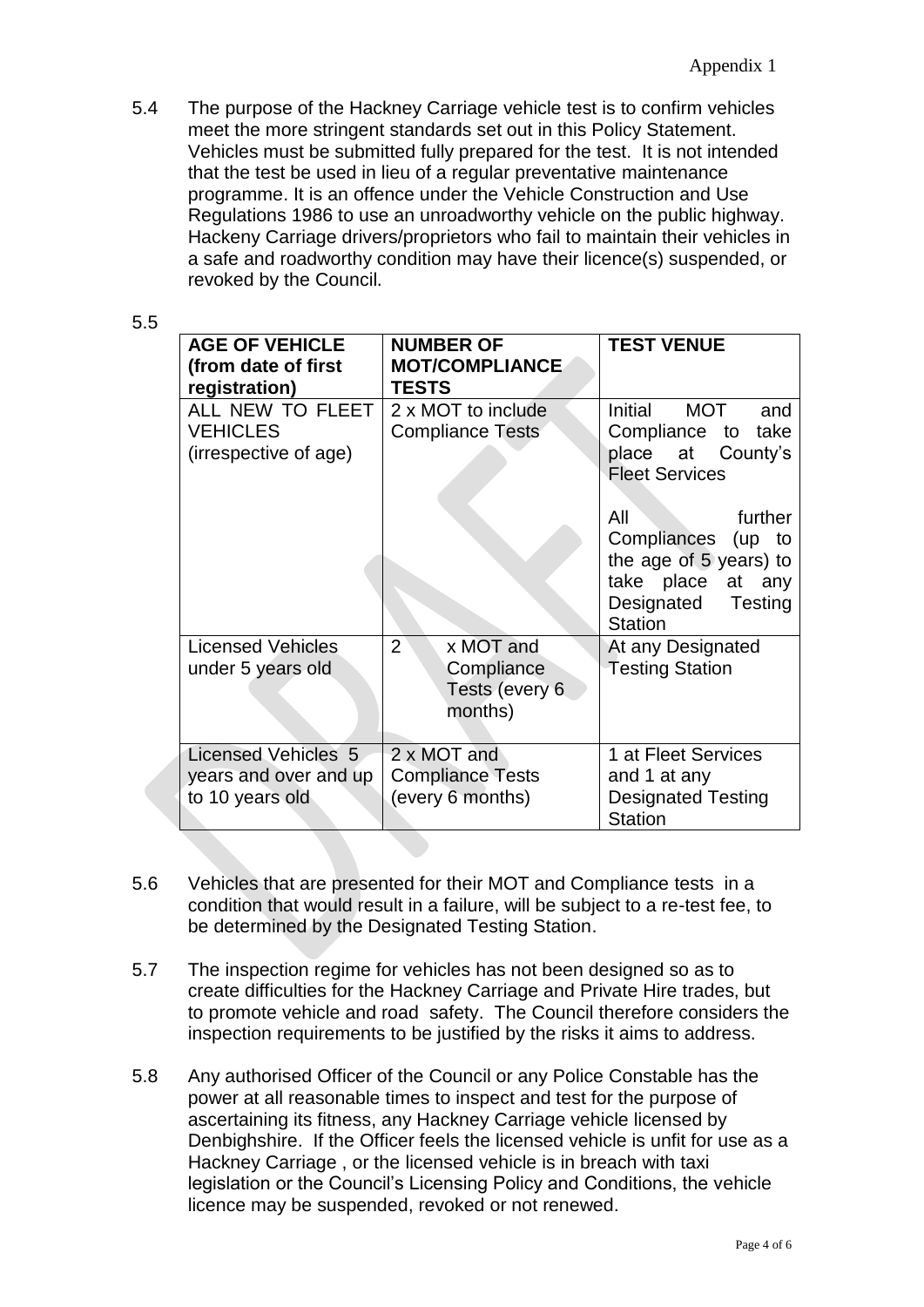#### **6. SIGNAGE/PLATES AND ADVERTISING**

- 6.1 It is important that the public should be able to identify and understand the difference between a Hackney Carriage and a Private Hire vehicle.
- 6.2 Vehicle identification plates are a key feature in helping to identify vehicles that are properly licensed. All licensed vehicles shall display one plate at the front and one on the rear of the vehicle
- 6.3 A Hackney Carriage licensed by the Council must carry an illuminated roof-mounted sign. The roof sign must state "Taxi/Tacsi" and must be illuminated when plying for hire.
- 6.4 Only one advert is permitted on Hackney Carriage vehicles. Details of any signs or advertising shall be submitted to the Senior Technical Licensing Officers for due consideration as to content. If the advertising is not approved by the Officer then the advertising request will be referred to the Licensing Committee for its consideration

#### **7. SECURITY/CCTV**

- 7.1 The Hackney Carriage trade provide a valuable public service particularly late at night when other forms of public transport are not available. Security for drivers and passengers is of paramount importance. CCTV can be a valuable deterrent as well as protection for the driver from unjustified complaints.
- 7.2 It is not proposed that such measures such as CCTV should be required, as part of the licensing regime, as it is considered that they are best left to the judgement of the owners and drivers themselves.
- 7.3 In any licensed vehicle where a CCTV security system is fitted, the proprietor shall ensure that the system is properly maintained and serviced to ensure clear images are recorded. It will be the driver/proprietor's responsibility to comply with all aspect of the law regarding such surveillance equipment. Please refer to Appendix (to be confirmed) for guidance.

## **8. APPLICATION PROCEDURES**

8.1 The procedure for applying for a Private Hire vehicle licence is not prescribed but shall be made on the specified application form in accordance with the application procedure set out in Appendix (to be confirmed)

#### **9. CONSIDERATION OF APPLICATIONS**

9.1 The Council shall consider all applications on their own merits once it is satisfied that the appropriate criteria have been met and the application form and supporting documents are complete.